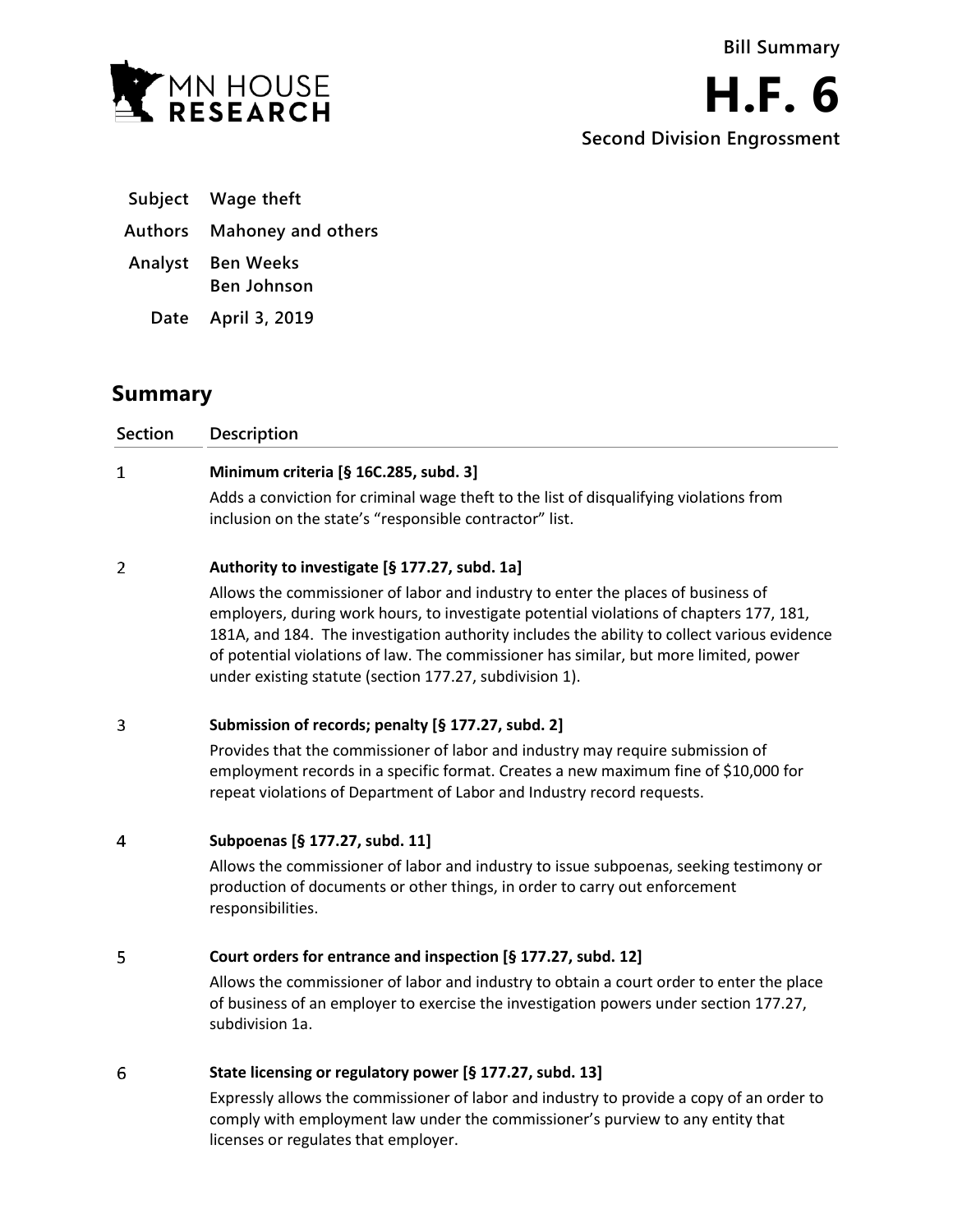# **Section Description**

### $\overline{7}$ **Public contracts [§ 177.27, subd. 14]**

Expressly allows the commissioner of labor and industry to provide a copy of an order to comply with employment law under the commissioner's purview to a local government or state agency that contracts with the employer.

### 8 **Notice to employees of compliance orders and citations [§ 177.27, subd. 15]**

Allows the commissioner of labor and industry to require an employer subject to a compliance order or citation to communicate information about relevant violations of law to employees.

### 9 **Keeping records; penalties [§ 177.30]**

Requires employers to keep additional employment records, including basis of pay (hourly, salary, piece rate, etc.), personnel policies given to employees, and the notice required to be provided to employees under section 10 of this bill. The section also requires that all records be available for inspection and creates a new maximum fine of \$10,000 for repeat violations of Department of Labor and Industry record keeping requirements.

### 10 **Misdemeanors [§ 177.32, subd. 1]**

Creates a misdemeanor offense for paying, or agreeing to pay, wages at a rate less than the rate described and provided by an employer pursuant to section 181.032. Creates an additional misdemeanor for committing wage theft as described in section 181.03, subdivision 1. A person convicted of a misdemeanor may be sentenced to jail for up to 90 days, a fine of up to \$1,000, or both. States that intent is not an element of a misdemeanor under paragraph (a). Creates a gross misdemeanor offense for intentionally retaliating against an employee for asserting rights or remedies under sections 177.21 to 177.44, or the wage theft provision. A gross misdemeanor is punishable by up to one year in jail, a fine of up to \$3,000, or both.

### 11 **Enforcement; remedies [§ 177.45]**

Expressly provides joint enforcement authority over chapter 177 to the Attorney General.

### 12 **Prohibited practices [§ 181.03, subd. 1]**

Expands prohibited practices by employers with regard to wage payments or lack thereof.

### 13 **Enforcement [§ 181.03, subd. 4]**

Provides that Department of Labor and Industry enforcement of wage theft provisions does not preclude other types of enforcement allowed by law.

## 14 **Citations [§ 181.03, subd. 5]**

Allows the commissioner of labor and industry to issue citations, requiring employers that have failed to pay wages of up to \$1,000 to pay the employee the wages, along with any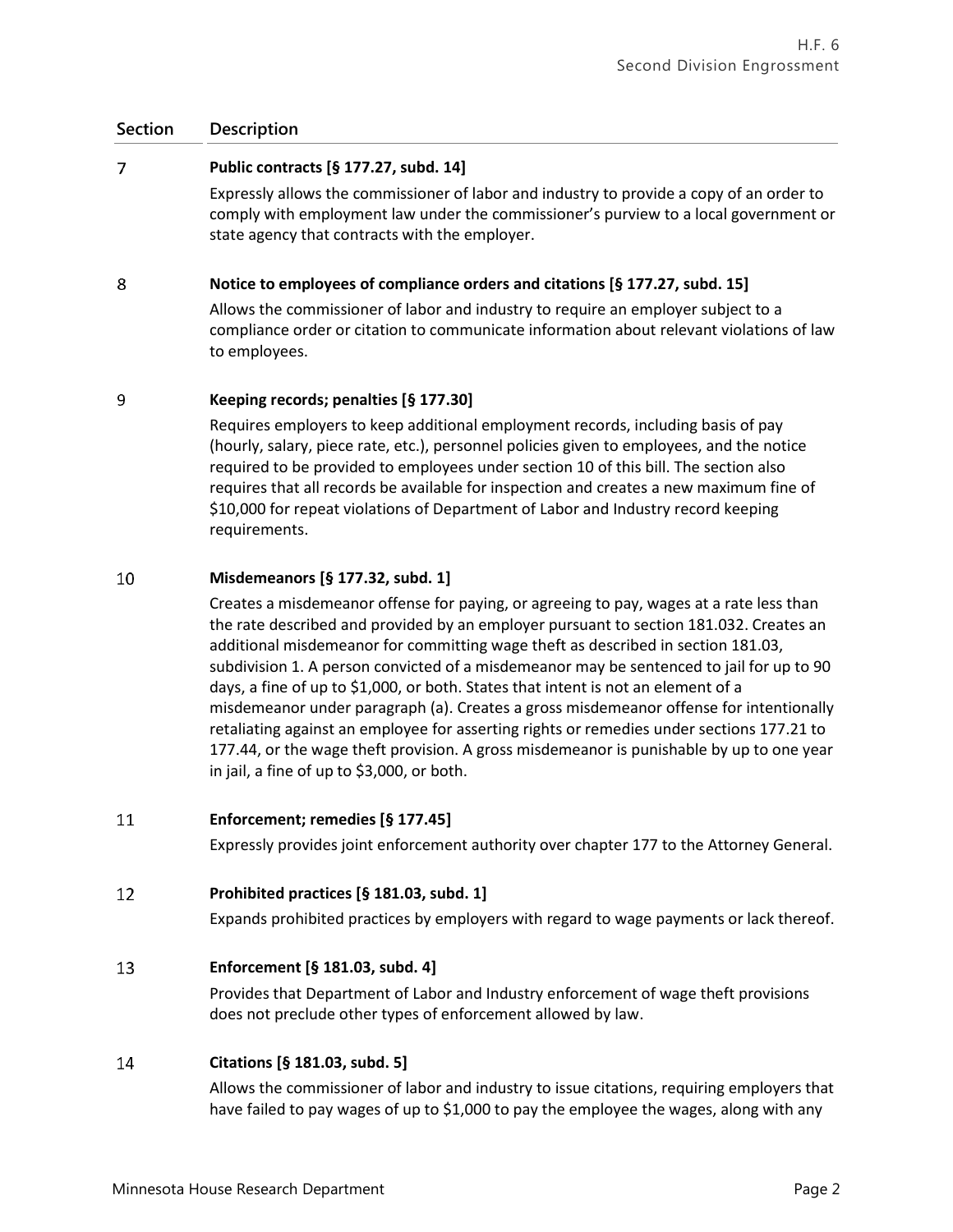# **Section Description**

other damages owed, within 15 days. If the employer fails to remedy the failure within the 15 days, the commissioner can assess a penalty of up to \$1,000.

### 15 **Administrative review [§ 181.03, subd. 6]**

Creates a hearing process, using the Office of Administrative Hearings, for citations under section 181.03, subdivision 5 (section 7 of the bill).

### 16 **Effect on other laws [§ 181.03, subd. 7]**

Provides that section 181.03 should not be construed to limit application of federal or other state laws.

### 17 **Retaliation [§ 181.03, subd. 8]**

Clarifies the prohibition on retaliation against an employee for asserting rights related to payment of wages. Creates a rebuttable presumption of retaliation when an adverse action happens within 90 days of an employee assertion of rights.

### 18 **Required statement of earnings by employer; notice to employee [§ 181.032]**

Adds to information required on an employee earnings statement. The new information required includes the basis of pay (hourly, salary, piece rate, etc.), any allowances for meals or lodging, and the address and phone number of the employer. The section also requires an employer to give a written notice to an employee at the start of employment. That notice must include a variety of information about employee pay and the employer, and must be signed by the employee and kept by the employer. Finally, the section requires an employer to provide written notice to an employee whenever anything in the original written notice changes.

### 19 **Wages; how often paid [§ 181.101]**

Changes the requirement in current law that an employee be paid at least once every 31 days, to a requirement that employees have pay periods of no more than 16 days, with pay for that period required to be paid within ten days of the end of the pay period. The section also reduces the minimum time after a missed paycheck that the commissioner of labor and industry may intercede from ten days to five days.

### 20 **Enforcement; remedies [§ 181.1721]**

Expressly provides joint enforcement authority over sections 181.01 to 181.172 to the Attorney General.

### 21 **Definitions [§ 609.52, subd. 1]**

Amends the definition of "value" for use in determining the severity of a wage theft offense by clarifying that value means the difference between wages legally required to be reported or paid and the amount actually reported or paid.